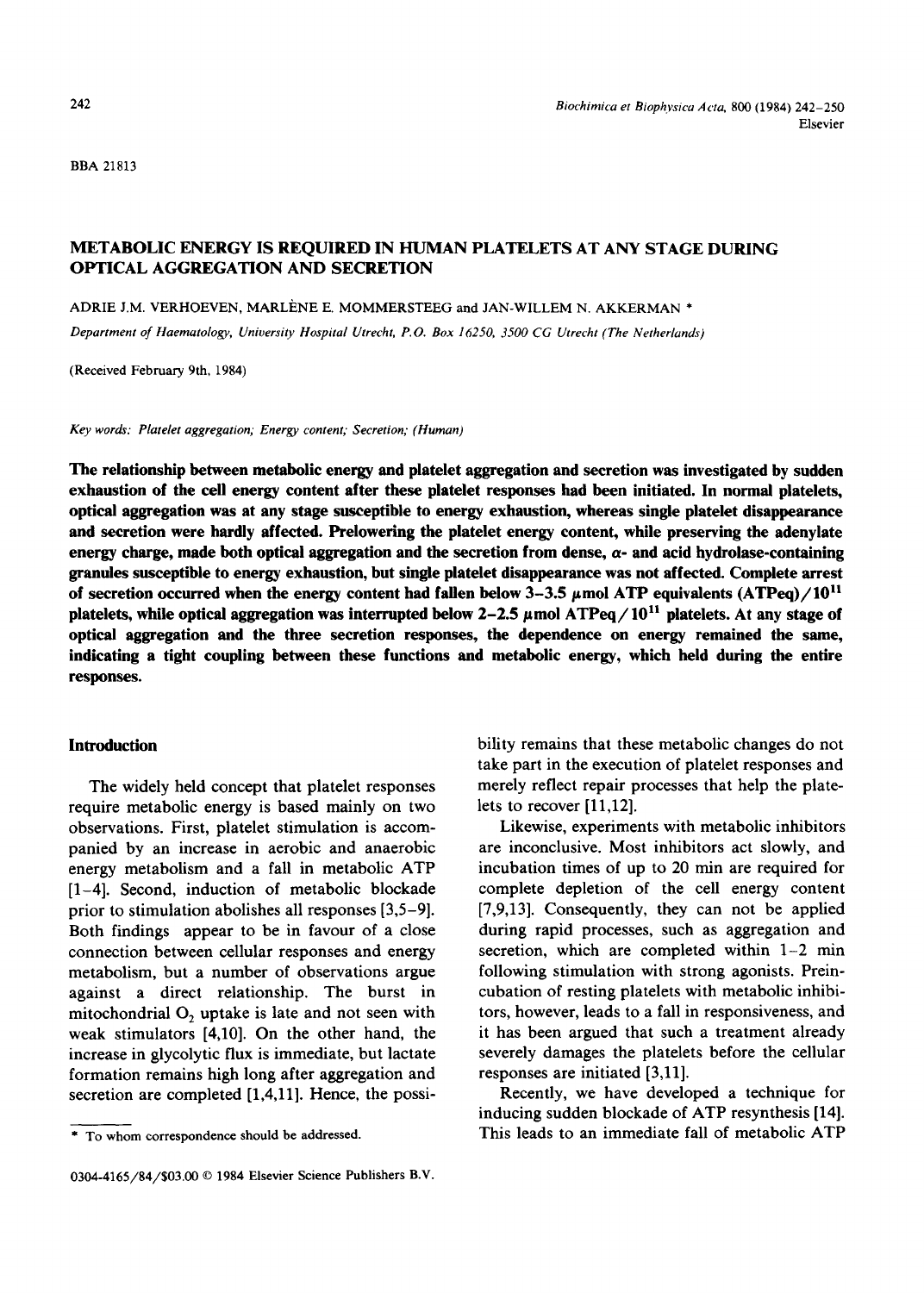and ADP, thereby exhausting most of the cells' rapidly accessible energy within about 45 s. In the present report, we have used this technique to evaluate the energetics of aggregation and secretion in platelets that were optimally responsive during induction of these processes,

### **Materials and Methods**

### *Piatelet isolation*

Freshly drawn venous blood was collected from healthy human volunteers into citrate (0.1 vol. of 129 mM sodium citrate). After centrifugation (200  $\times g$ , 10 min, room temperature) the supernatant, platelet-rich plasma, was incubated with  $1 \mu M$ 5-hydroxy[ $\beta$ -<sup>14</sup>C]tryptamine ([<sup>14</sup>C]serotonin, spec. act. 58  $Ci \cdot mol^{-1}$ , Amersham International, U.K.) and 1  $\mu$ M [2-<sup>3</sup>H]adenine (spec. act. 3 Ci·mmol<sup>-1</sup>, Amersham International, U.K.), for 45 min at  $37^{\circ}$ C to label the serotonin in the dense granules and the metabolic pool of adenine nucleotides, respectively (in contrast to non-metabolic, granular ATP and ADP). The platelets were then isolated by gel filtration at room temperature on Sepharose 2B (Pharmacia, column size  $5 \times 20$  cm), equilibrated in  $Ca^{2+}$ -free Tyrode's solution containing 1 mM glucose but no albumin [15]. The gel-filtered platelets were kept in capped polystyrene tubes at room temperature until the start of the incubation. Final platelet concentrations were in the range  $(1.5-2.0) \cdot 10^{11}$  cells  $\cdot 1^{-1}$ .

#### *Incubation conditions*

The gel-filtered platelets were incubated in siliconized glass cuvettes at  $37^{\circ}$ C and stirred at 900 rpm. Platelet functions were initiated with 0.2  $U \cdot ml^{-1}$  (final concentration) of bovine  $\alpha$ -thrombin (Roche, Basel, Switzerland), dialyzed against glucose-free and albumin-free Tyrode's solution for 24 h at 4°C and stored at 1000 NIH units.  $ml^{-1}$  at  $-80^{\circ}$ C). At the times indicated, ATP resynthesis was abruptly blocked by a mixture of 2-deoxy-o-glucose (Merck, Darmstadt, F.R.G.), D-gluconic acid-l,5-1actone (gluconolactone, Sigma, St. Louis, U.S.A.) and antimycin A (Boehringer, Mannheim, F.R.G.), in final concentrations of 45 mM, 10 mM and 8.3 mg $\cdot$ 1<sup>-1</sup>, respectively. These agents inhibit glycolysis, glycogenolysis and mitochondrial respiration, respectively [13,14], and block lactate production and mitochondrial  $O<sub>2</sub>$ uptake within 5 s, as confirmed by measurements of lactate production and  $O<sub>2</sub>$  consumption [14].

In a number of experiments, the metabolic ATP-ADP pool was lowered by incubating the labeled platelet-rich plasma with 1 mM KCN for 10 min (37 $\degree$ C) to inhibit the catalase activity [16]. followed by an incubation with 300  $\mu$ M H<sub>2</sub>O<sub>2</sub> (Baker, Deventer, The Netherlands) for 15 min  $(37 °C)$ . The platelets were isolated subsequently by gel filtration according to the procedure described above. Throughout the experiments, cell lysis was minimal  $(3.8 \pm 0.4\%)$ ,  $n = 5$  on the basis of the extracellular appearance of lactate dehydrogenase).

# *Analysis of metabolic parameters*

At different times, samples of cell suspension were collected and mixed with 2 vol. of freshly prepared EDTA/ethanol (10 mM EDTA in 86% ethanol,  $0^{\circ}$ C) for analysis of ethanol-soluble  $3H$ labeled adenine nucleotides and derivatives, as outlined in detail elsewhere [14]. This method gives an accurate reflection of the absolute amounts of metabolic ATP and ADP, and is not disturbed by actin-bound ADP (which is insoluble in ethanol) or non-metabolic granular ATP-ADP (which remain unlabeled). The adenylate energy charge  $((ATP + 1/2 ADP)/(ATP + ADP + AMP))$  [17] was calculated from the <sup>3</sup>H-radioactivity in ATP, ADP and AMP. The absolute amount of metabolic ATP was determined in both untreated and  $H<sub>2</sub>O<sub>2</sub>$ -treated gel-filtered platelets (see below); under identical conditions, about 80% of total radioactivity was found in ATP. On this basis, the <sup>3</sup>H-radioactivity in ATP and ADP was recalculated into absolute amounts and expressed as ATP equivalents (ATPeq), which denote the energy yield of the conversion of ATP to ADP [17]. The energy content is defined as the amount of energy stored in metabolic ATP and ADP, and is expressed as  $\mu$ mol ATPeq/10<sup>11</sup> platelets. The absolute amounts of metabolic ATP and ADP were assayed by separating the cytosolic pool from the granular pool by controlled digitonin-induced cell damage followed by centrifugation through a discontinuous phthalate layer, as described elsewhere [18]. Immediately before the digitonin treatment, 8 mM EDTA (final concentration) was added to the gel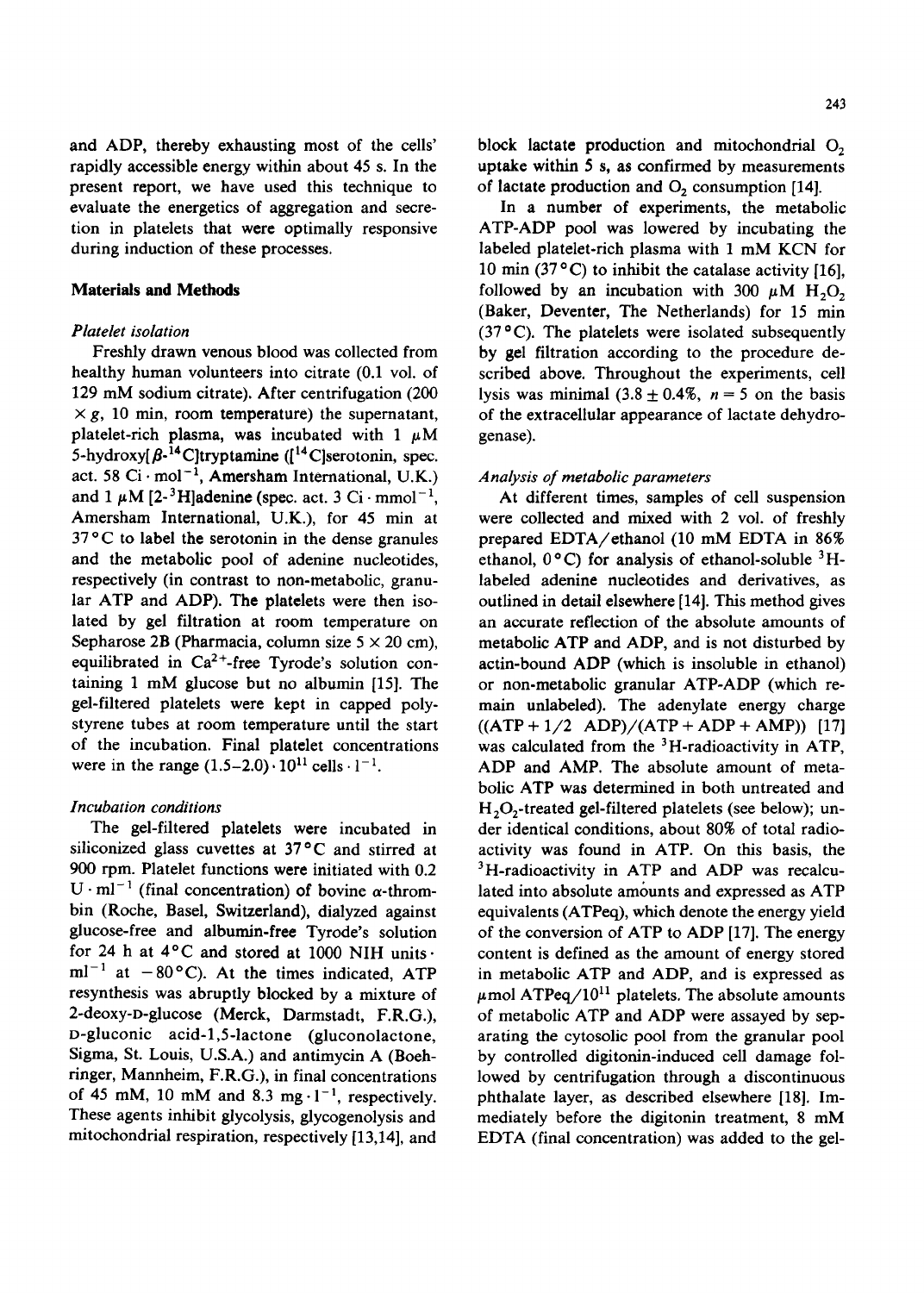filtered platelets in order to prevent hydrolysis of ATP and ADP after cell disruption. Both cytosolic and granular fractions were analyzed for ethanolsoluble ATP and ADP by adding 2 vol. of 10 mM EDTA in 86% ethanol ( $0^{\circ}$ C) and measuring ATP and ADP with the luciferin-luciferase technique [18] in a Packard Pico-lite luminometer. The data were corrected for non-lyzed cells (based on lactate dehydrogenase) and for nonspecific lysis of dense granules (based on  $[14C]$ serotonin). The respective coefficients of variation for ATP and ADP were 9 and 11% for the granular fraction and 9 and 5% for the cytosolic fraction  $(n = 8)$ . Note that the granule fractions also contain metabolic ATP and ADP localized in the mitochondria (less than 3% of total metabolic ATP and ADP, Ref. 19).

### *Analysis of functional parameters*

Shape change was monitored in a Payton Dual Channel Aggregometer (Payton, Scarborough, Canada). Aggregation was measured by two techniques; first, by measuring the change in light transmission in the aggregometer (designated as optical aggregation), and second, by measuring the disappearance of single platelets according to a modification of the method described by Frojmovic et al. [20] (designated as single platelet disappearance). For the last-mentioned procedure, samples were collected from the aggregating suspension and immediately mixed with 9 vol. of 0.5% glutaraldehyde (Fluka, Buchs, Switzerland) in phosphate-buffered saline (15 mM sodium phosphate; pH 7.25, 4°C; filtered through a 0.22  $\mu$ m Milliporefilter). 150- $\mu$ l samples were then further diluted in 10 ml phoshate-buffered saline and immediately thereafter analyzed in a Platelet Analyzer 810 (Baker Instruments, Allentown, U.S.A.) with apertures set between 3.2 and 16  $\mu$ m<sup>3</sup>. In an unstimulated suspension, 92.5  $\pm$  1.0% (mean  $\pm$  S.E., nine donors) of total platelets fell within these settings. Control studies were performed in order to determine how effective this procedure was in stopping aggregation and preventing deaggregation. The same results were obtained when the glutaraldehyde solution contained an additional 4  $\mu$ M prostaglandin E<sub>1</sub> (Upjohn, Kalamazoo, U.S.A.) and 10 mM theophylline (Sigma, St. Louis, U.S.A.) which are known to inactivate the platelets by raising the cells' cyclic3',5'-AMP content [21]. Furthermore, the presence of 2 mM Gly-Pro-Arg-Pro (UCB, Brussels, Belgium), which inhibits aggregation by interfering with fibrinogen binding [22], did not change the results. Aggregates collected in 9 vol. of glutaraldehyde remained stable for at least 5 h, indicating that deaggregation was minimal. This procedure, therefore, offers an accurate means to measure the disappearance of single platelets in an aggregating suspension.

The three secretion responses were monitored by measuring the extracellular appearance of markers, each specific for one class of secretory granules. These were  $[{}^{14}$ C serotonin,  $\beta$ -thromboglobulin and  $N$ -acetyl- $\beta$ -D-glucosaminidase (EC 3.2.1.30) for dense,  $\alpha$ - and acid hydrolase-containing granules, respectively. Samples of cell suspension were collected in 0.15 vol. of 1.035 M formaldehyde in saline  $(0^{\circ}C)$ . After centrifugation  $(10000 \times g, 1 \text{ min}, 4^{\circ}\text{C})$  the supernatants were analyzed for  $[14C]$ serotonin (measured according to standard procedures),  $\beta$ -thromboglobulin (measured by radioimmunoassay using the kit of Amersham International, U.K.) and N-acetyl- $\beta$ -D-glucosaminidase (measured spectrophotometrically [14]). All studies were carried out in the presence of 3  $\mu$ M imiprmaine (Geigy, Basel, Switzerland) to prevent reuptake of serotonin into the platelets. Secretion was expressed as a percentage of the maximal secretable amount of marker as obtained with 5  $U \cdot ml^{-1}$  thrombin after 5 min incubation at  $37^{\circ}$ C in the absence of metabolic inhibitors.

### **Results**

# *Energy depletion during aggregation and secretion*

Upon stimulation with  $0.2 \text{ U} \cdot \text{ml}^{-1}$  thrombin, the platelets changed shape in a few seconds, aggregated, and in about 2.5 min secreted 95, 85 and 55% of the releasable contents of  $[^{14}C]$ serotonin,  $\beta$ -thromboglobulin and *N*-acetyl- $\beta$ -Dglucosaminidase, respectively. Single platelet disappearance was already complete in about 45 s, while optical aggregation required 4-5 min to reach a full extent. These functional responses were accompanied by a 25% fall in energy content (Fig. 1).

The addition of a mixture of 2-deoxy-D-glucose,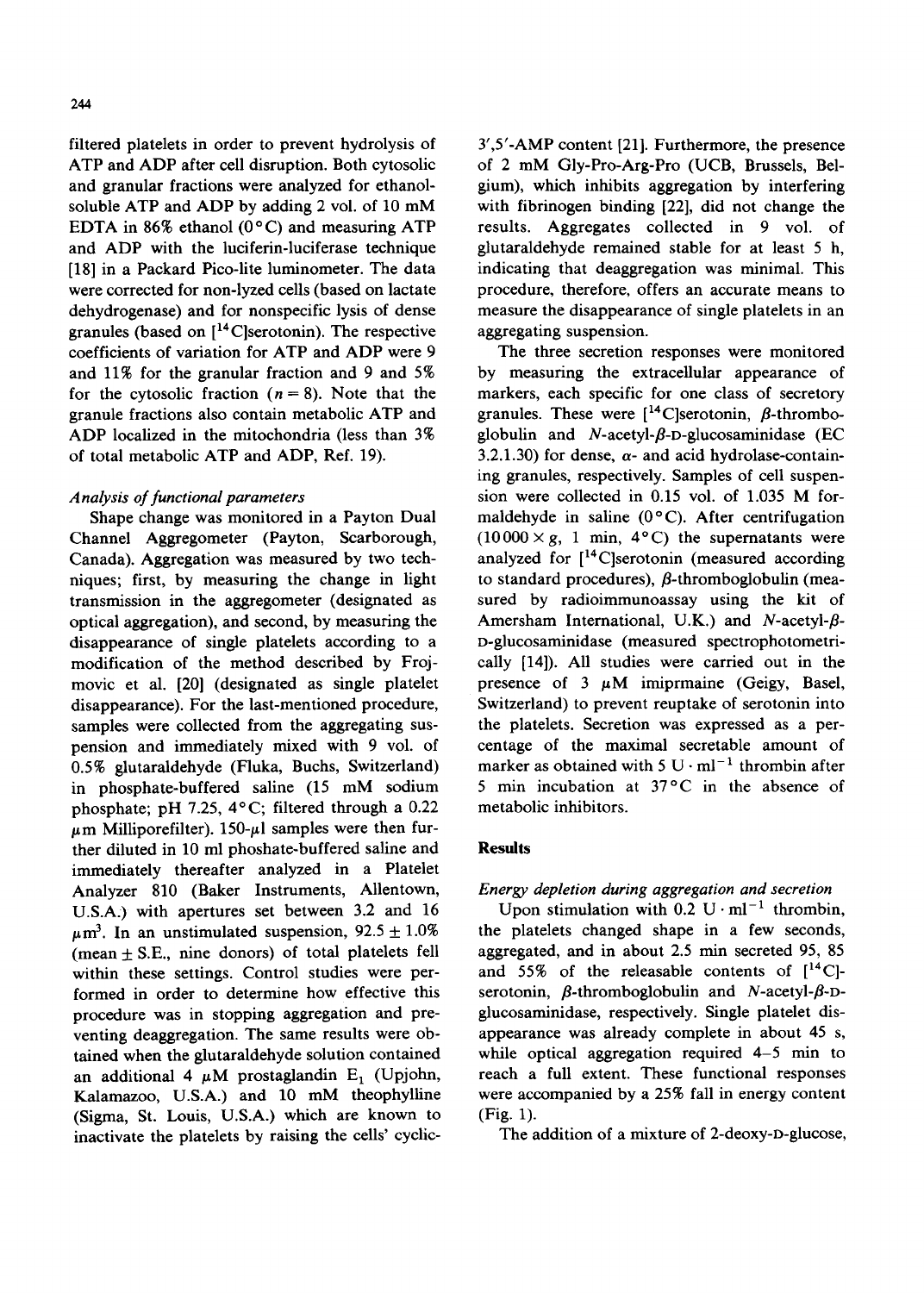

Fig. 1. Effect of energy exhaustion on platelet responses. [ 3 H]Adenine-labeled gel-filtered platelets were incubated in the presence of 1 mM glucose and stimulated with 0.2  $U \cdot ml^{-1}$ thrombin (final concentration) at time zero. Parallel samples were used for analysis of single platelet disappearance  $(O \rightarrow \bullet)$  and optical aggregation (A) and for analysis of energy content (B) and secretion parameters (data not shown). Energy exhaustion was induced by adding a mixture of 2-deoxy-D-glucose, gluconolactone and antimycin A at 1 s  $(\bullet,$ curve Nr. 5), 30 s ( $\blacktriangle$ , curve Nr. 4) 60 s ( $\blacksquare$ , curve Nr. 3) and 120 s  $(\nabla,$  curve Nr. 2) as indicated by the arrows. In the control suspension, no inhibitors were added  $(O \rightarrow O;$  curve Nr. 1). The percentage of single platelets and the energy content of the stimulated platelets were compared with the values found in resting suspensions  $(D - \cdots - D)$ . The data on single platelet disappearance in suspensions 2-4 have been omitted for the sake of clarity. Results are means  $\pm$  S.E. from five experiments.

gluconolactone and antimycin A at various stages after stimulation with thrombin led to a rapid exhaustion of the platelet energy content. Immediately after stimulation, as well as at later stages of aggregation and secretion, the fall in [<sup>3</sup>H]ATP and ADP followed the same pattern and indicated that within 30 s the energy content was reduced to about 3  $\mu$ mol of ATPeq/10<sup>11</sup> cells. The inhibitors also affected optical aggregation, which was interrupted after a lag time of about 90 s and followed by a slight deaggregation (Fig. 1A). The arrest of optical aggregation correlated with an energy content of 1.0–1.5  $\mu$ mol of ATPeq/10<sup>11</sup> platelets. In contrast, neither single platelet disappearance (Fig. 1A) nor secretion of  $\int_1^{14}$ C]serotonin,  $\beta$ -thromboglobulin and N-acetyl- $\beta$ -D-glucosaminidase (not shown) were affected considerably by the metabolic inhibitors. These responses, however, were much faster than optical aggregation and were completed to a considerable extent before the energy content was depleted. Therefore, alternative methods were sought in order to deplete the cell energy content more rapidly.

# *Energy depletion in H<sub>2</sub>O<sub>2</sub>-treated platelets*

In previous studies, Holmsen and Robkin [16] showed that the content of metabolic ATP can be reduced sharply by pretreating platelets with  $H_2O_2$ . Under those conditions, the cells maintain a high adenylate energy charge and remain fully responsive to platelet-stimulating agents. Table I shows that pretreatment of platelet-rich plasma with  $H<sub>2</sub>O<sub>2</sub>$  in the presence of the catalase inhibitor cyanide followed by gel filtration, led to a 45% fall in cytosolic ATP, whereas cytosolic ADP, granular ATP and ADP, and the adenylate energy charge remained unaffected. This treatment reduced the cell energy content by 45% to  $4.5 \pm 1.0 \mu$  mol of ATPeq/10<sup>11</sup> platelets (mean  $\pm$  S.E.,  $n = 5$ ) without affecting single platelet disappearance, shape change and optical aggregation (Fig. 2A and B) and the three secretion responses (Fig. 2C and D). There was no difference between the secretion of the three markers in  $H<sub>2</sub>O<sub>2</sub>$ -treated and untreated suspensions (at 2.5 min after stimulation with 0.2  $U \cdot ml^{-1}$  thrombin,  $P > 0.10$ ,  $n = 5$ ).

As in untreated cells, the addition of the metabolic inhibitors at various stages of aggregation and secretion reduced the energy content of  $H_2O_2$ -treated platelets, but the fall in [<sup>3</sup>H]ATP and ADP was slightly slower than in normal platelets. Nevertheless, an arbitrary value of 3  $\mu$ mol of ATPeq/10<sup>11</sup> cells was now reached within 15 s, compared to the 30 s in untreated platelets. The  $H_2O_2$  treatment did not change the sensitivity of optical aggregation for metabolic blockade, but the time between addition of the inhibitors and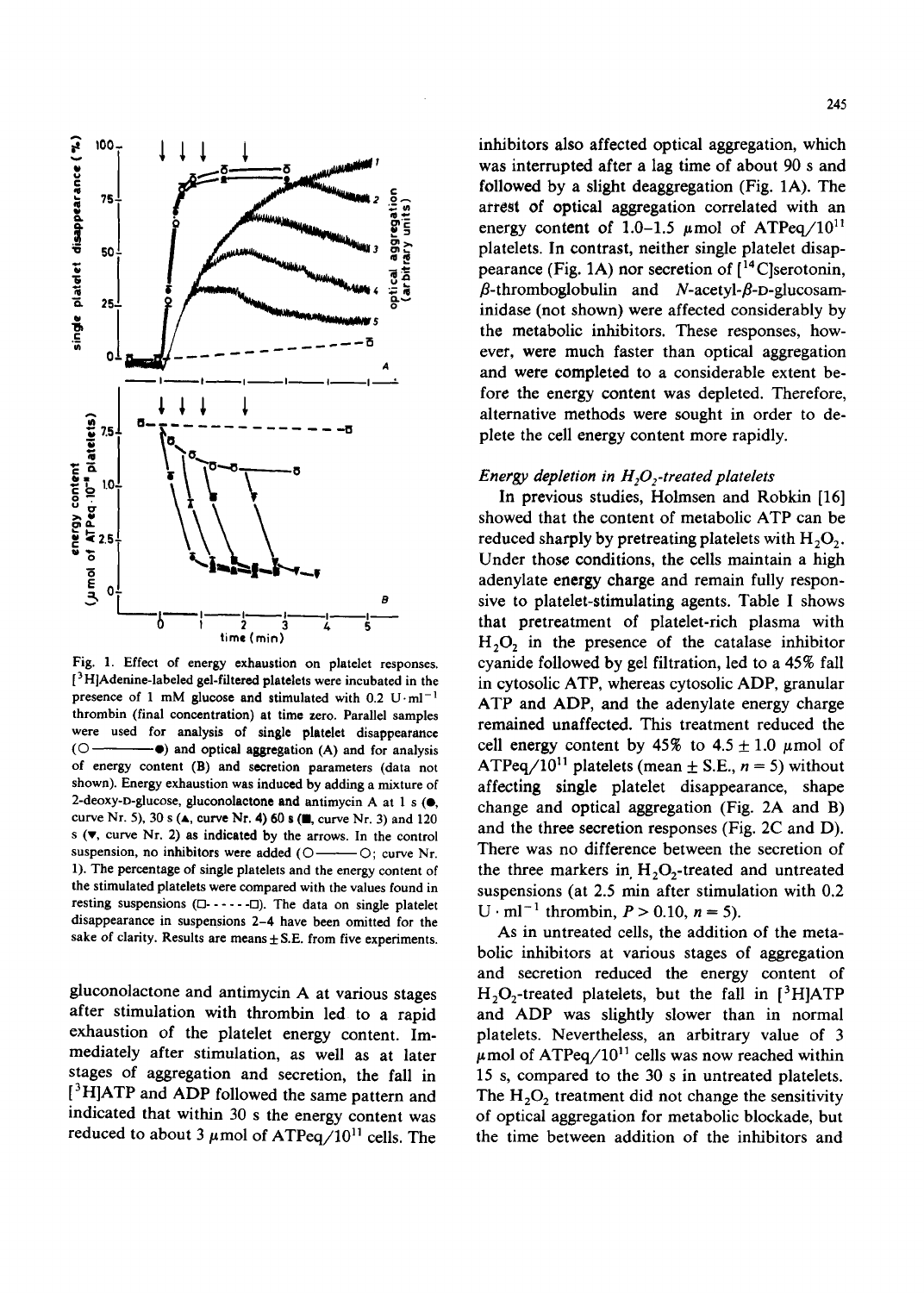246

TABLE I

#### COMPARTMENTATION OF ATP AND ADP IN NORMAL AND H<sub>2</sub>O<sub>2</sub>-TREATED GEL-FILTERED PLATELETS

Data on ATP and ADP are expressed as  $\mu$ mol/10<sup>11</sup> platelets (means $\pm$ S.E.) and reflect ethanol-soluble adenine nucleotides. Differences between normal and H<sub>2</sub>O<sub>2</sub>-treated platelets were analyzed by Student's t-test and considered non-significant (n.s.) at  $P > 0.05$ . The adenylate energy change (AEC) was calculated from the <sup>3</sup>H-radioactivity in ATP, ADP and AMP,

|                                   | Total         |               | Cytosol       |               | <b>Granules</b> |               | AEC.            |
|-----------------------------------|---------------|---------------|---------------|---------------|-----------------|---------------|-----------------|
|                                   | <b>ATP</b>    | <b>ADP</b>    | <b>ATP</b>    | <b>ADP</b>    | <b>ATP</b>      | ADP           |                 |
| Control $(n=13)$                  | $6.51 + 0.39$ | $2.86 + 0.33$ | $3.68 + 0.33$ | $0.58 + 0.18$ | $2.83 + 0.28$   | $2.27 + 0.33$ | $0.901 + 0.006$ |
| $H_2O_2$ -treated ( <i>n</i> = 5) | $4.26 + 0.52$ | $3.06 + 0.34$ | $2.07 + 0.47$ | $0.32 + 0.14$ | $2.19 + 0.24$   | $2.74 + 0.23$ | $0.892 + 0.005$ |
| P                                 | ${}_{0.01}$   | n.s.          | < 0.025       | n.s.          | n.s.            | n.s.          |                 |

arrest of optical aggregation was reduced to about 60 s, compared to 90 s in untreated cells. As in untreated platelets, the arrest of optical aggregation coincided with an energy content of  $1-1.5$ 

 $\mu$ mol of ATPeq/10<sup>11</sup> platelets (Fig. 2A). In contrast to normal platelets, the inhibitor mixture greatly interfered with the secretion responses in  $H<sub>2</sub>O<sub>2</sub>$ -treated cells. When the inhibitors were ad-



Fig. 2. Effect of energy exhaustion on  $H_2O_2$ -treated platelets. The experiments were performed as described for Fig. 1, but using platelets pretreated with H<sub>2</sub>O<sub>2</sub>. In addition, the data on  $[$ <sup>14</sup>C]serotonin (C) and N-acetyl- $\beta$ -D-glucosaminidase (D) secretion (expressed as percentage of maximal secretable) are shown. Data on  $\beta$ -thromboglobulin secretion were intermediate between [14C]serotonin and *N-acetyl-fl-D-glucosaminidase* secretion (not shown). In C and D the percentage of secretion in suspension 2 has been omitted for the sake of clarity. Results are means  $\pm$  S.E. from five experiments.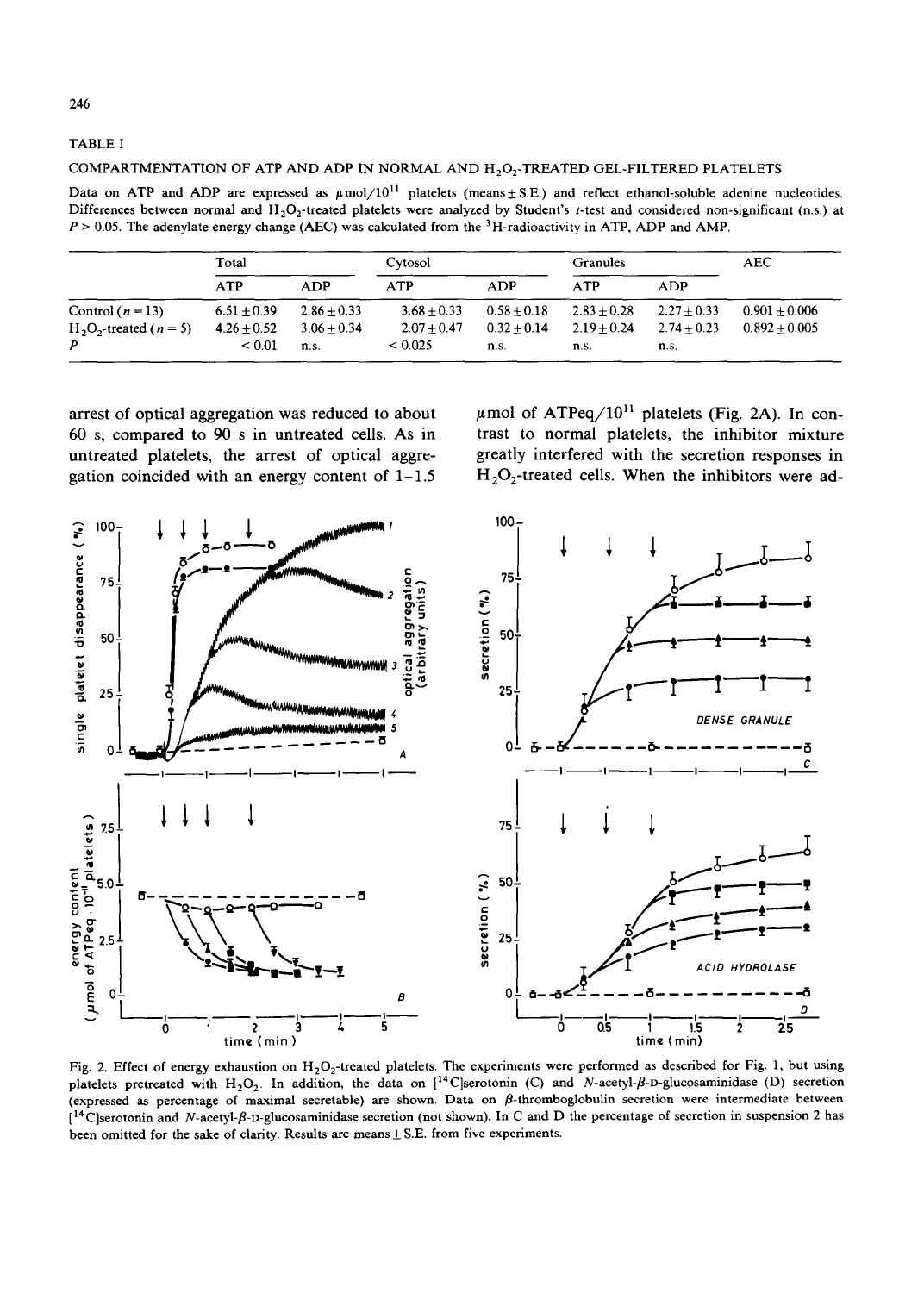ded at 1 s after thrombin, secretion of  $[{}^{14}C]$ serotonin (Fig. 2C),  $\beta$ -thromboglobulin (not shown) and *N*-acetyl-*B*-D-glucosaminidase (Fig. 2D) at first proceeded normally. After about 15 s, secretion slowed down and eventually secretion of  $[14]$ C serotonin,  $\beta$ -thromboglobulin and the acid hydrolase stopped completely after about 75 s, 90 s and 2.5 min, respectively. At 2.5 min after stimulation, all three secretion responses were inhibited by 55%, compared to 20% in normal cells. Arrest of secretion coincided with an energy content of about 2.0, 1.5 and 1.0  $\mu$ mol of ATPeq/10<sup>11</sup> platelets, for  $\int_1^{14}$ C]serotonin,  $\beta$ -thromboglobulin and the acid hydrolase, respectively. Depletion of the energy content at later stages decreased the lag times. For instance, when  $[{}^{14}C]$ serotonin secretion was about 60% complete, the response to metabolic blockade was almost immediate. Similarly, at 40% N-acetyl- $\beta$ -D-glucosaminidase secretion, this response stopped within 60 s following metabolic arrest. At this stage, arrest of  $[{}^{14}$ C]serotonin,  $\beta$ thromboglobulin and *N*-acetyl-β-D-glucosaminidase secretion was paralleled by respective energy contents of 2.5, 2.0 and 1.0  $\mu$ mol of ATPeq/10<sup>11</sup> platelets.

The  $H_2O_2$  treatment also made the single platelet disappearance sensitive to metabolic arrest. This effect, however, was only observed when the inhibitors were added as soon as 1 s after stimulation with thrombin (Fig. 2A). The initial rate of single platelet disappearance was not significantly affected by the inhibitors ( $P > 0.05$ ,  $n = 10$ , at 15 s after stimulation). Final extent, however, was decreased by almost 10% at 1 min after stimulation ( $P < 0.001$ ,  $n = 10$ ).

#### *Partial energy exhaustion*

Fig. 3 illustrates the secretion of  $[14C]$ serotonin by platelets with an only partially depleted energy content.  $H_2O_2$ -treated platelets, preincubated with 25 mM glucose, were stimulated with thrombin  $(0.2 \text{ U} \cdot \text{ml}^{-1})$ . Immediately thereafter, the inhibitor mixture was added, in which the 2-deoxy-Dglucose concentration was lowered in order to obtain a final concentration of 20 mM in the platelet suspension. This resulted in a 2-deoxy-Dglucose/glucose ratio of 0.8, compared to a ratio of 45 when complete exhaustion was required (Fig. 2). This treatment only partially inhibited glyco-



Fig. 3. Partial energy exhaustion and its effect on dense granule secretion. Secretion of  $[{}^{14}C]$ serotonin (expressed as percentage of maximal secretable) and energy content in platelets stimulated with 0.2 U·ml<sup>-1</sup> thrombin (final concentration) without metabolic blockade ( $\bigcirc$ —— $\bigcirc$ ) and in the presence of the  $\circ$ ) and in the presence of the mixture of 2-deoxy-D-glucose, gluconolactone and antimycin A, added 1 s after thrombin  $(\triangle; \bullet)$ . In one series, complete energy exhaustion was induced by using a final 2-deoxy-D-glucose/ glucose ratio of 45, similar to the experiments shown in Figs. 1 and 2 ( $\bullet$ — $\bullet$ ). In the other series, the 2-deoxy-D-glucose/ glucose ratio was 0.8, thereby only partially exhausting the cell energy content (suspensions in 25 mM glucose,  $\Delta \rightarrow \Delta$ ). The dotted line represents the data from unstimulated suspensions  $(D$ ---- $D)$ . Data are means  $\pm$  S.E. from four experiments.

lytic energy generation and induced incomplete exhaustion of the cell energy content. At 2.5 min after thrombin addition, the energy content of partially and completely inhibited suspensions was  $60 \pm 2\%$  and  $29 \pm 1\%$  (means  $\pm$  S.E.,  $n = 4$ ) of values in uninhibited platelets (Fig. 3B). Under the same conditions, the secretion of  $[14]$ C]serotonin was completed at  $60 \pm 7\%$  and  $38 \pm 8\%$  (means  $\pm$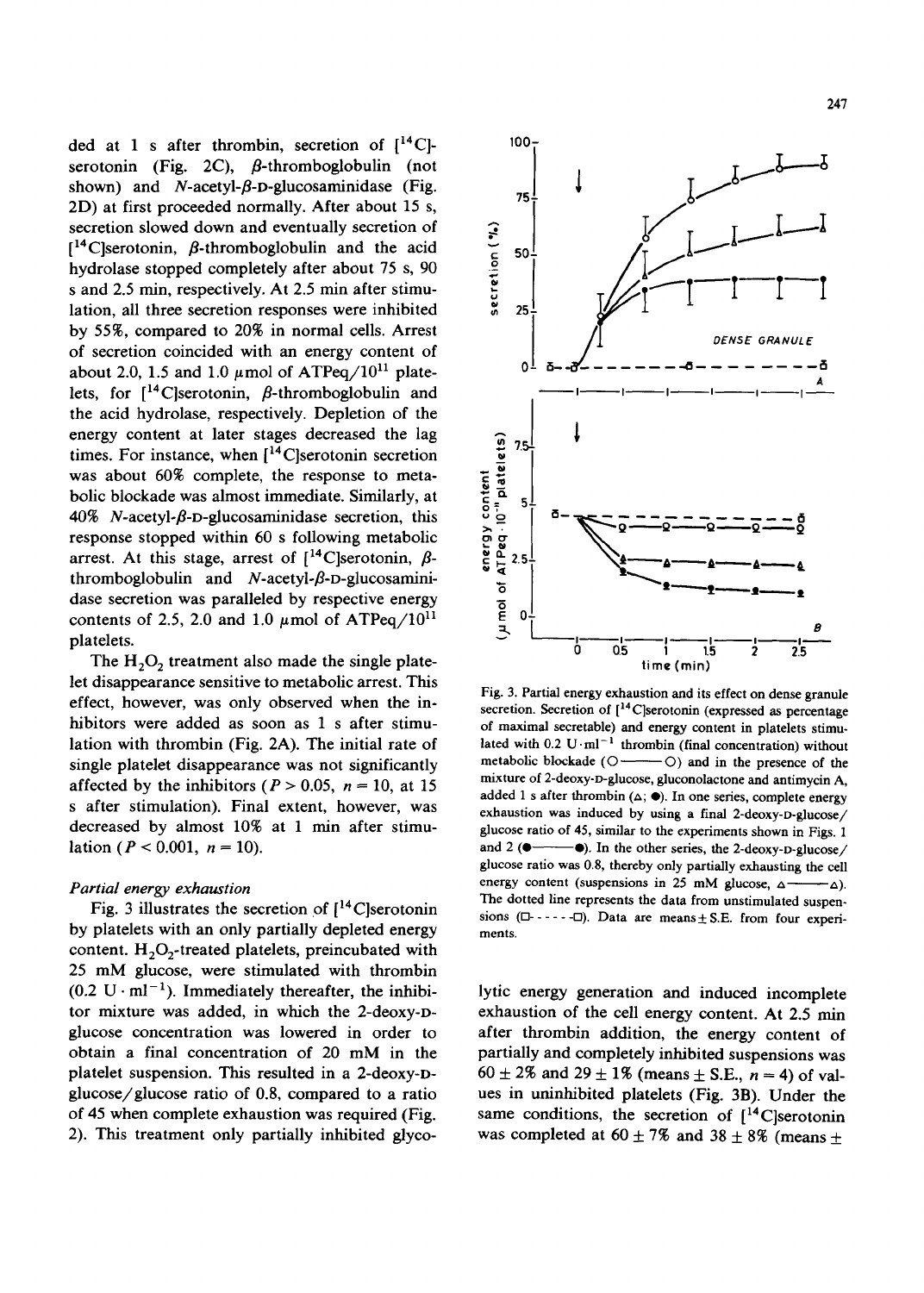248

S.E.,  $n = 4$ ) of maximal secretable amounts, respectively. Thus, dense granule secretion and energy content vary in parallel, which supports the concept of a close coupling between secretion and metabolic energy. Similar findings were obtained for  $\beta$ -thromboglobulin and N-acetyl- $\beta$ -D-glucosaminidase (data not shown).

# **Discussion**

Unstimulated human platelets produce and consume metabolic ATP at a rate of  $4-6~\mu$ mol of ATPeq/min per  $10^{11}$  platelets [14,23]. On the basis of cell volume, this number is close to the values found in human neutrophils [24] and human lymphocytes [25], but is about 2.5-fold higher than in rabbit reticulocytes [26] and even more than 150-times higher than in rabbit [26] and human [27] erythrocytes. Compared to other cells, therefore, platelets have a high ATP turnover, which is the more puzzling since platelets lack a number of energy-consuming processes that are common in many other cells, such as protein synthesis, biosynthesis of complex carbohydrates, etc. One has hypothesized that the high ATP turnover in resting platelets is related to the specific responses that platelets perform upon stimulation, which are all extremely fast and are completed within  $1-2$  min. In this respect, the role of actin is of special interest, since it is present in high quantities and undergoes a rapid polymerization-depolymerization cycle, accompanied by hydrolysis of ATP. The rate of ATP consumption in this actin treadmill has been estimated at 1.8  $\mu$ mol of ATPeq/min per  $10^{11}$  platelets [28], which equals as much as 40% of the energy consumption in the resting platelet. This finding has led to the suggestion that resting platelets build up a supply of energy that is sufficient for the support of platelet responses once the cells are stimulated [3,11]. Consequently, the execution of those responses would not depend on simultaneous ATP catabolism.

Experimentally, it has been difficult to distinguish between a role for energy in the maintenance of responsiveness and in the execution of aggregation and secretion. In 1977, Holmsen and Robkin [16] showed that an adenylate energy charge of 0.88 or more was required for optimal responsiveness, whereas the metabolic ATP con-

tent was less relevant. Our observations are in line with this concept: aggregation and secretion are normal in cells with an energy charge of 0.9 and an energy content of 8 (normal cells) or 4.5  $(H<sub>2</sub>O<sub>2</sub>$ -treated cells)  $\mu$ mol of ATPeq/10<sup>11</sup> platelets. The present data demonstrate that the execution phase of these responses also requires energy. Furthermore, there are no stages in these responses in which energy is not required. Experiments at low temperature [29,30] and in glucosedepleted medium [31] have shown that the thrombin-receptor interaction occurs in the absence of energy metabolism, but that aggregation and secretion only take place when energy generation is restored. The execution of these responses is accompanied by a rapid phosphorylation of myosin light chain [32] and sudden alterations in the metabolism of phosphatidylinositol and its polyphosphates [33]. Both processes depend on energy, and their time-courses suggest that most of the energy is required during the first few seconds after stimultion. Our data show that also the later stages of aggregation and secretion depend on energy, possibly because at those stages other energy-dependent processes, for example contractile activity [32], are equally important. Platelet aggregation is thought to be mediated via bridges consisting of divalent cations [34], fibrinogen [34] and thrombospindin [35]. These proteins are liberated from the  $\alpha$ -granules during secretion. Under our experimental conditions, optical aggregation of normal platelets is interrupted after the secretion from the  $\alpha$ -granules is completed (Fig. 1). Under those conditions optical aggregation is no longer dependent on secretion, and its susceptibility for metabolic blockade indicates that, for the formation of large aggregates, continuous energy support is required. In contrast, single platelet disappearance, which is probably also a manifestation of the fibrinogen receptor, is not affected by the inhibitors to a great extent. Although this would suggest that this process does not require energy, this finding may also result from shortcomings in the experimental procedure. Single platelet disappearance is a very rapid process and is almost completed before the metabolic inhibitors have exhausted the cell energy content. The question as to the energy need of early aggregate formation, therefore, remains unanswered and requires fur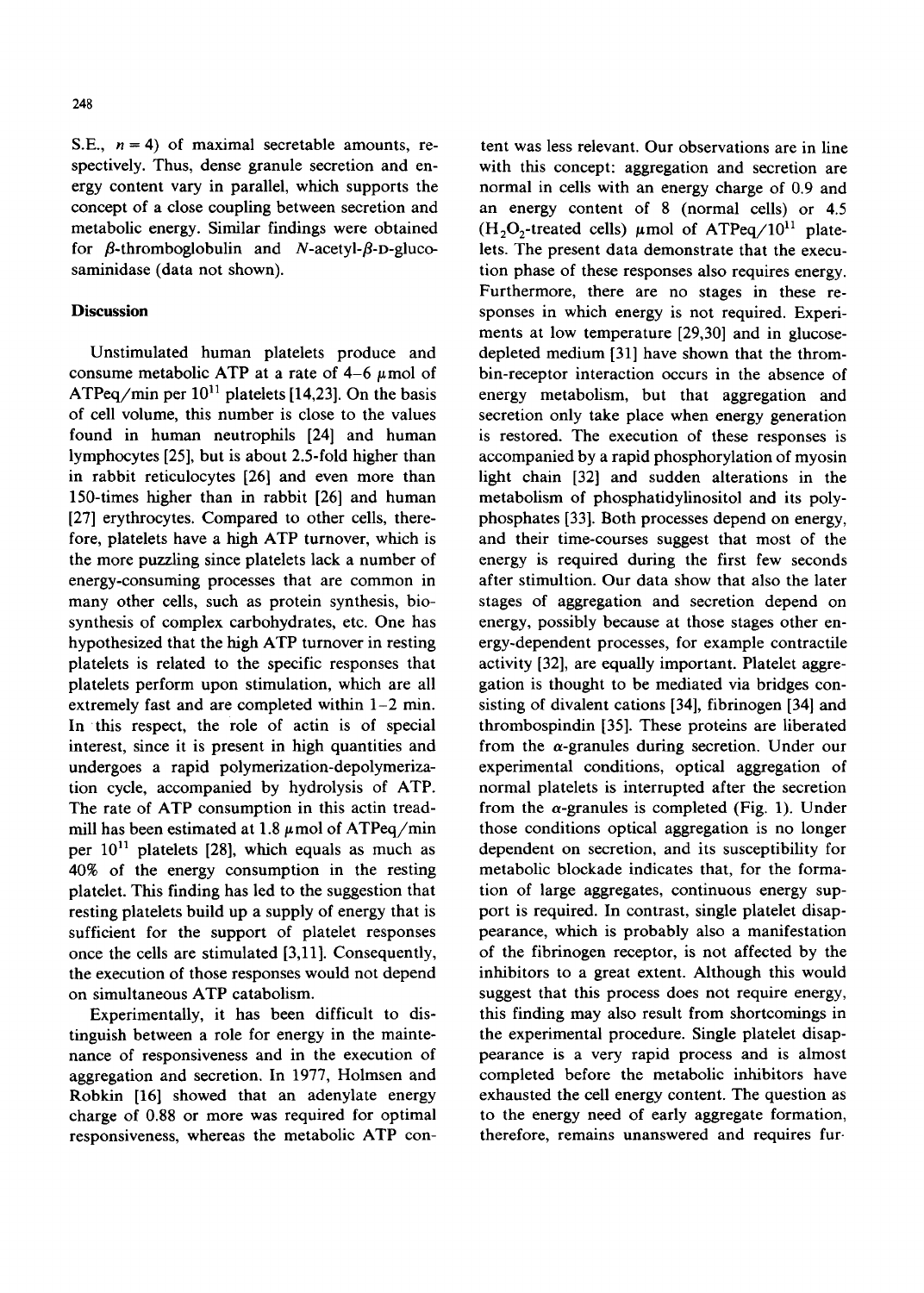ther experiments, in which fibrinogen binding, aggregate formation and cell-cell contact activation are measured separately.

Optical aggregation and secretion were not affected by the metabolic inhibitors until the energy content had dropped below about  $3 \mu$ mol of  $ATPeq/10^{11}$  platelets. Apparently, these functions benefited from the energy stored in metabolic ATP and ADP. This is in agreement with previous studies that demonstrated normal platelet responses after ATP resynthesis was rapidly blocked [8]. Complete metabolic blockade does not change the initial velocity, whereas the extent of secretion is significantly reduced. This finding is in conflict with the exponential model for dense granule secretion developed by Detwiler and Feinman [36], in which the rate constant  $k_2$  is independent of the extent of secretion.

An alternative way to prevent ATP catabolism has been demonstrated by Ashby et al. [37] with the AMP-deaminase inhibitor coformycin. Under our experimental conditions, preincubation of platelets for 6 h with 200  $\mu$ M coformycin (a gift from Dr. Martin Black, Warner-Lambert Pharmaceutical Research Division, Ann Arbor, U.S.A.) led to an almost complete inhibition of AMPdeamination in the absence of metabolic inhibitors. Upon addition of the metabolic inhibitors, however, the cell energy content was depleted almost as rapidly as in the absence of coformycin. Initially,  $[3H]$ AMP increased to  $2.0 \pm 0.1 \mu$ mol/  $10^{11}$  platelets (mean  $\pm$  S.E.,  $n = 4$ ) after which <sup>3</sup>H]IMP started to accumulate, despite the presence of coformycin. The effects of metabolic inhibition on the measured platelet responses were identical in the presence and absence of coformycin.

The three secretion responses have been reported to decrease in energy dependence in the order acid hydrolase secretion,  $\alpha$ -granule secretion and dense granule secretion [7,9]. Those findings were based on a different susceptibility to pretreatment with metabolic inhibitors. However, the interpretation of these data is hampered by differences in secretion velocity, making the slowest response the most sensitive to decreasing energy availabihty. Our data do not reveal such differences. In fact, during the early stages of secretion, the couphng with energy appears weaker for

acid hydrolase secretion than for dense granule secretion with intermediate values for  $\alpha$ -granule secretion. Apparently, the time point at which energy availability is reduced (either before or after initiation of secretion) determines which secretion response depends most on energy. In particular, lysosomal granule secretion is highly susceptible to metabolic blockade when energy becomes exhausted prior to induction [4,9]. In contrast, when secretion is induced under optimal conditions and energy supply becomes exhausted thereafter, this response is less sensitive than both other secretion responses. This opens the possibility that the role of energy in the three secretion responses is different in the induction phase than it is in the execution phase.

### **Acknowledgement**

These investigations were supported in part by the Netherlands Foundation for Medical Research FUNGO (Grant No. 13-30-36).

#### **References**

- 1 McElroy, F.A., Kinlough-Rathbone, R.L., Ardlie, N.G., Packham, M.A. and Mustard, J.F. (1971) Biochim. Biophys. Acta 253, 64-77
- 2 Fukami, M.H., Holmsen, H. and Salganicoff, L. (1976) Biochim. Biophys. Acta 444, 633-643
- 3 Holmsen, H. (1977) in Platelets and Thrombosis (Mills, D.C.B. and Pareti, F.I., eds.), pp. 45-62, Academic Press, London
- 4 Akkerman, J.W.N. and Holmsen, H. (1981) Blood 57, 956-966
- 5 Mürer, E.H. (1968) Biochim. Biophys. Acta 162, 320-326
- 6 Kattlove, H. (1974) Am. J. Physiol. 226, 325-329
- 7 Holmsen, H., Robkin, L. ahd Day, H.J. (1979) Biochem. J. 182, 413-419
- 8 Akkerman, J.W.N., Holmsen, H. and Driver, H.A. (1979) FEBS Lett. 100, 286-290
- 9 Holmsen, H., Kaplan, K.L. and Dangelmaier, C.A. (1982) Biochem. J. 208, 9-18
- 10 Chaudry, A.A., Sagone, A.L., Jr., Metz, E.N. and Balcerzak, S.P. (1973) Blood 41, 249-258
- 11 Holmsen, H. (1975) in Biochemistry and Pharmacology of Platelets (Elliot, K. and Knight, J., eds.), pp. 175-205, Ciba Found. Symp. 35, Elsevier Amsterdam
- 12 Reimers, H-J., Packham, M.A., Kinlough-Rathbone, R.L. and Mustard, J.F. (1973) Br. J. Haematol. 25, 675-689
- 13 Holmsen, H. and Robkin, L. (1980) Thromb. Haemostasis 42, 1460-1472
- 14 Akkerman, J.W.N., Gorter, G., Schrama, L. and Holmsen, H. (1983) Biochem. J. 210, 145-155